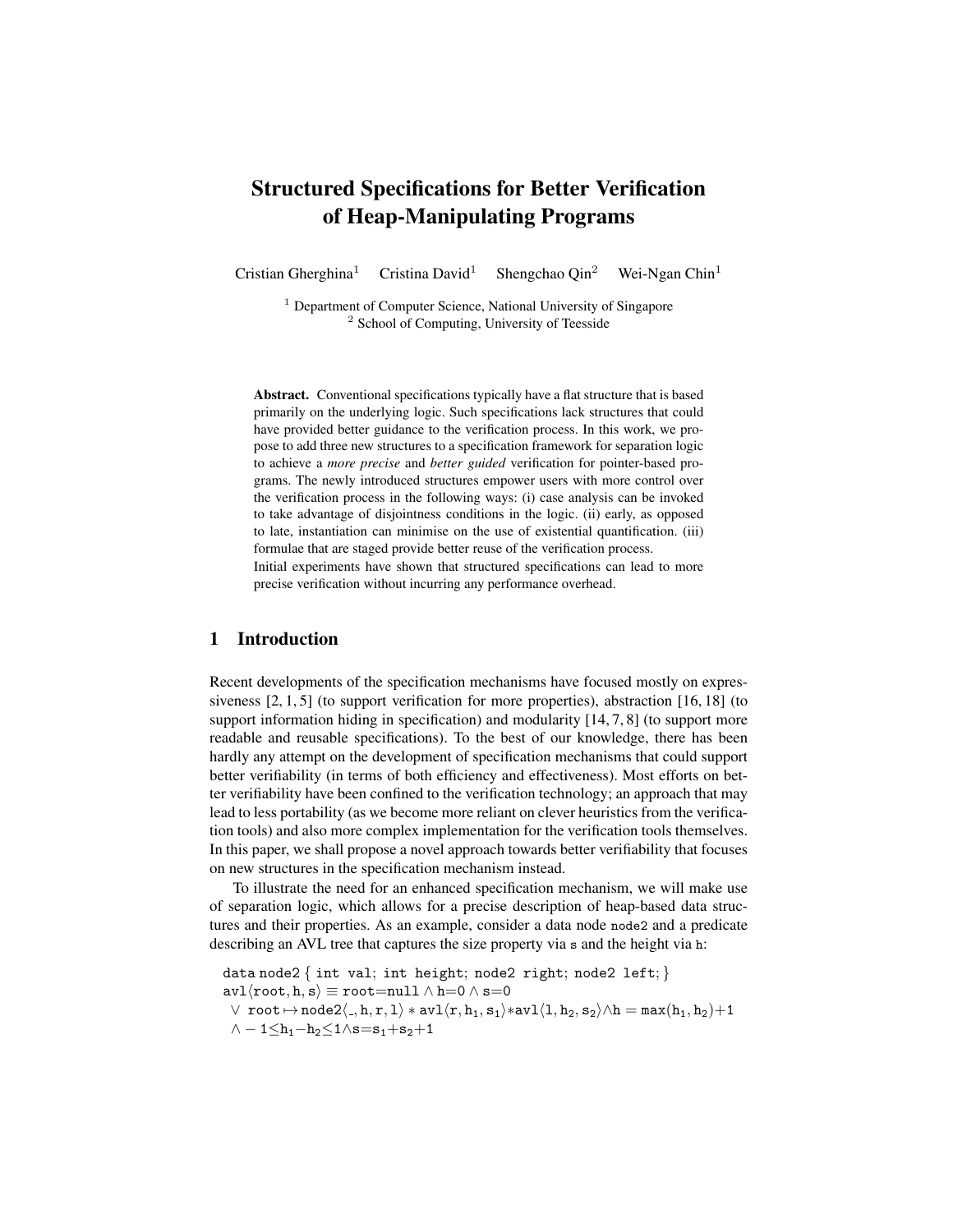Formula  $p \mapsto c \langle v^* \rangle$  denotes a points-to fact of the heap where c is a data node with  $v^*$  as its arguments, while spatial conjunction  $\Phi_1 * \Phi_2$  denotes a program state with two disjoint heap spaces described by sub-formulae  $\Phi_1$  and  $\Phi_2$ , respectively. These two notations of separation logic allow heap states to be expressed in a succinct manner.

The aforementioned definition asserts that an AVL tree is either empty (the base case root=null  $\wedge$ h=0 $\wedge$ s=0), or it consists of a data node (root  $\mapsto$  node2 $\langle$ , h, r, l)) and two disjoint subtrees (av1 $\langle$ r, h<sub>1</sub>, s<sub>1</sub>)\*avl $\langle$ 1, h<sub>2</sub>, s<sub>2</sub>)). Each node is used to store the actual data in the val field, and the maximum height of the current subtree in the height field. The constraint  $-1 \leq h_1 - h_2 \leq 1$  states that the tree is balanced, while  $s=s_1+s_2+1$ and h=max $(h_1, h_2)+1$  compute the size and height of the tree pointed by root from the properties  $s_1$ ,  $s_2$  and  $h_1$ ,  $h_2$ , respectively, that are obtained from the two subtrees. The  $*$ connector ensures that the head node and the right and left subtrees reside in disjoint heaps. Our system automatically generates existential quantifiers for local values and pointers, such as  $r, 1, h_1, h_2, s_1, s_2$ .

Next, we specify a method that attempts to retrieve the height information from the root node of the data structure received as argument. In case the argument has the value null, the method returns 0, as captured by res=0. To provide a suitable link between pre- and post-conditions, we use the logical variables  $v, h, \text{lt}, \text{lt}, \text{tr}$  that have to be instantiated for each call to the method. As a first try, we capture both the null and non-null scenarios as a composite formula consisting of a disjunction of the two cases, as shown below:

```
int get height(node2 x)
  requires x=null \lor x \mapsto node2\langle v, h, \text{lt}, \text{lr} \rangleensures (x=null \land res=0) \lor (x \mapsto node2\langle v, h, lt, lr \rangle \land res=h);\{if (x = null) then 0 else x. height\}
```
This specification introduces disjunctions both in the pre and post-conditions, which would make the verification process perform search over the disjuncts[17]. Basically, each disjunct corresponds to an acceptable scenario of which at least one needs to be proven. However, there are situations when the program state does not contain enough information to determine which of the scenarios applies. For illustration, let us consider that we are interested in retrieving the height information for an AVL tree pointed by x and the program state before the call to the get height method is  $av1(x, h_1, s_1)$ . We have to verify that the current program state obeys the method's precondition. However, when verifying the null and non-null scenarios separately, both checks fail as the program state  $av1(x, h_1, s_1)$  does not contain sufficient information to conclude neither that  $x\neq$ null, nor that  $x=$ null. We provide the two failing verification conditions in the form of the entailment procedure from [17]:  $\Phi_a \vdash \Phi_c * \Phi_r$ , where the antecedent  $\Phi_a$  and consequent  $\Phi_c$  are given, while the residue  $\Phi_r$  is to be computed. This entailment finds a subheap in  $\Phi_a$  that satisfies  $\Phi_c$  and returns the unused subheap from  $\Phi_a$  as residue  $\Phi_r$ . Getting back to the current get height example, the two failing entailments are given below. As none of the following two entailments succeeds, the verification of the method call fails.

$$
\begin{array}{c} \texttt{avl}\langle x,h_1,s_1\rangle\vdash (\texttt{x=null})*\Phi_{r_1}\\ \texttt{avl}\langle x,h_1,s_1\rangle\vdash (\texttt{x}\mapsto \texttt{node2}\langle v,h, \texttt{lt}, \texttt{lr}\rangle)*\Phi_{r_2} \end{array}
$$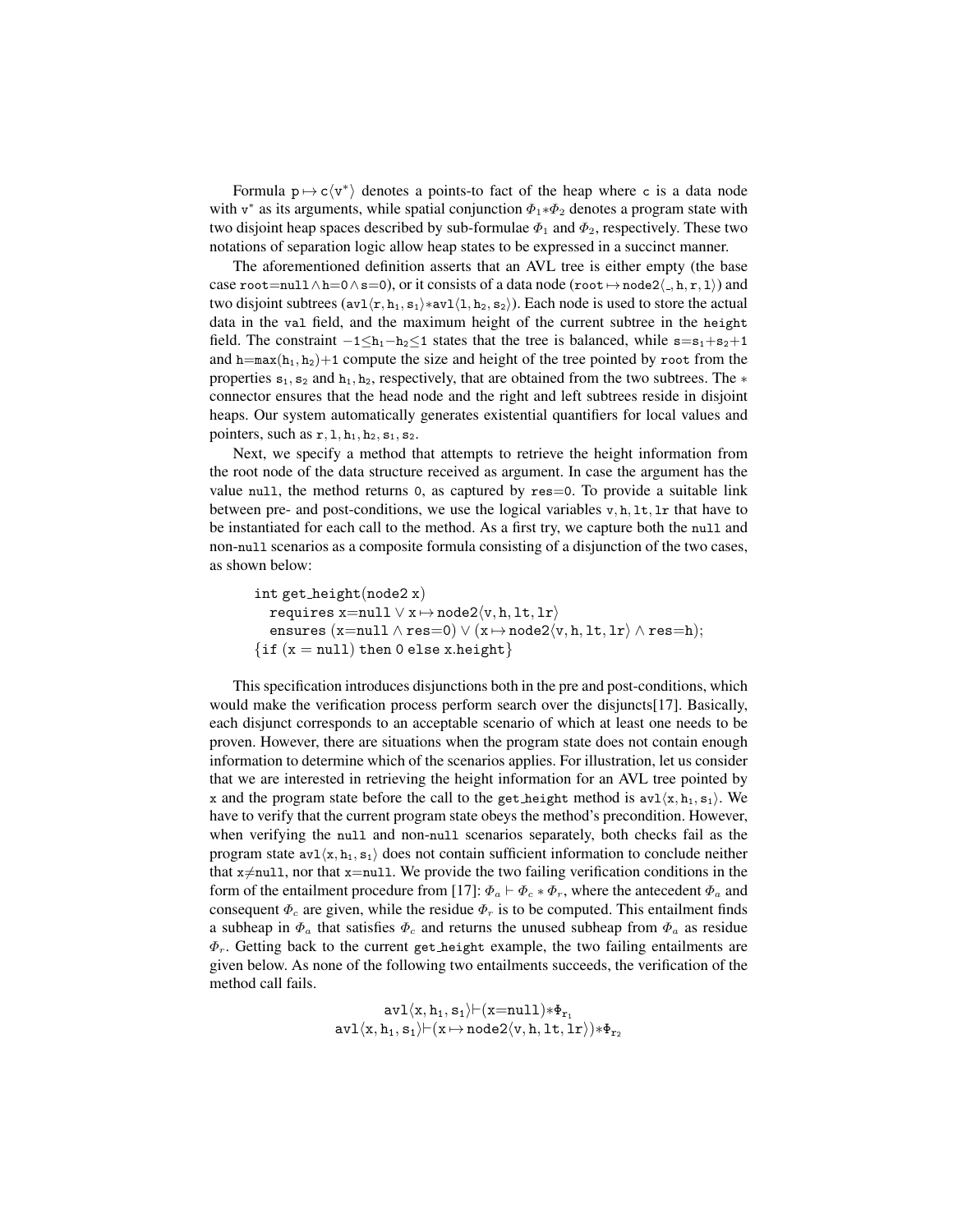As a second try, we write the specification in a modular fashion by separating the two scenarios as advocated by past works [14, 7]. In [14], Leavens and Baker proposed for each specification to be decomposed into multiple specifications (where it is called case analysis) to capture different scenarios of usage. Their goal was improving the readability of specifications, as smaller and simpler specifications are easier to understand than larger ones. In [7] multiple specifications were advocated to help achieve more scalable program verification. By using multiple pre/post conditions, we obtain the following specification:

```
int get height(node2 x)
  requires x=null ensures res=0;
  requires x \mapstonode2\langle v, h, It, rt \rangle ensures x \mapstonode2\langle v, h, It, rt \rangle \wedgeres=h;
```
During the verification process, each scenario (denoted by a pre/post-condition pair) is proven separately [7]. However, neither of the two entailments (for each of the two scenarios) succeeds, causing the verification of the method call to fail.

A possible solution is to perform case analysis on variable x: first assume  $x = null$ , then assume  $x\neq$ null, and try to prove both cases. For soundness, these cases must be disjoint and exhaustively cover all scenarios. Accordingly, the following two provable entailments are obtained, and the verification succeeds:

> $av1\langle x, h_1, s_1\rangle \wedge x=null \vdash (x=null)*\Phi_{r_1}$  $av1\langle x, h_1, s_1 \rangle \wedge x \neq null \vdash (x \mapsto node2\langle v, h, lt, lr \rangle) * \Phi_{rs}$

However, case analysis is not always available in provers, as it might be tricky to decide on the condition for a case split. Traditionally, the focus of specification mechanism has been on improving its ability to cover a wider range of problems more accurately, while the effectiveness of verification is left to the underlying provers. In this paper, we attempt a novel approach, where the focus is on determining a good specification mechanism to achieve better expressivity and verifiability.

Often, a user has an intuition about the proving process. In the current work, we provide the necessary utensils for integrating this intuition in the specification in order to guide the verification. Instead of writing a flat (unstructured) specification, the user can use insights about the proof for writing a structured specification that will trigger different techniques during the proving process:

– Case analysis is conventionally captured as part of the proving process. The user typically indicates the program location where case analysis is to be performed [23]. This corresponds to performing a case analysis on some program state (or antecedent) of the proving process. In our approach, we provide a case construct to distinguish the input states of pre/post specifications instead. This richer specification can be directly used to guide the verification process. For the aforementioned get height method, the case structured specification will automatically force a case split on x:

```
case{x=null} \rightarrow ensures res=0;x\neq null \rightarrow requires x \mapstonode2\langle v, h, It, Ir \rangleensures x \mapsto node2\langle v, h, It, lr \rangle \wedge res=h;
```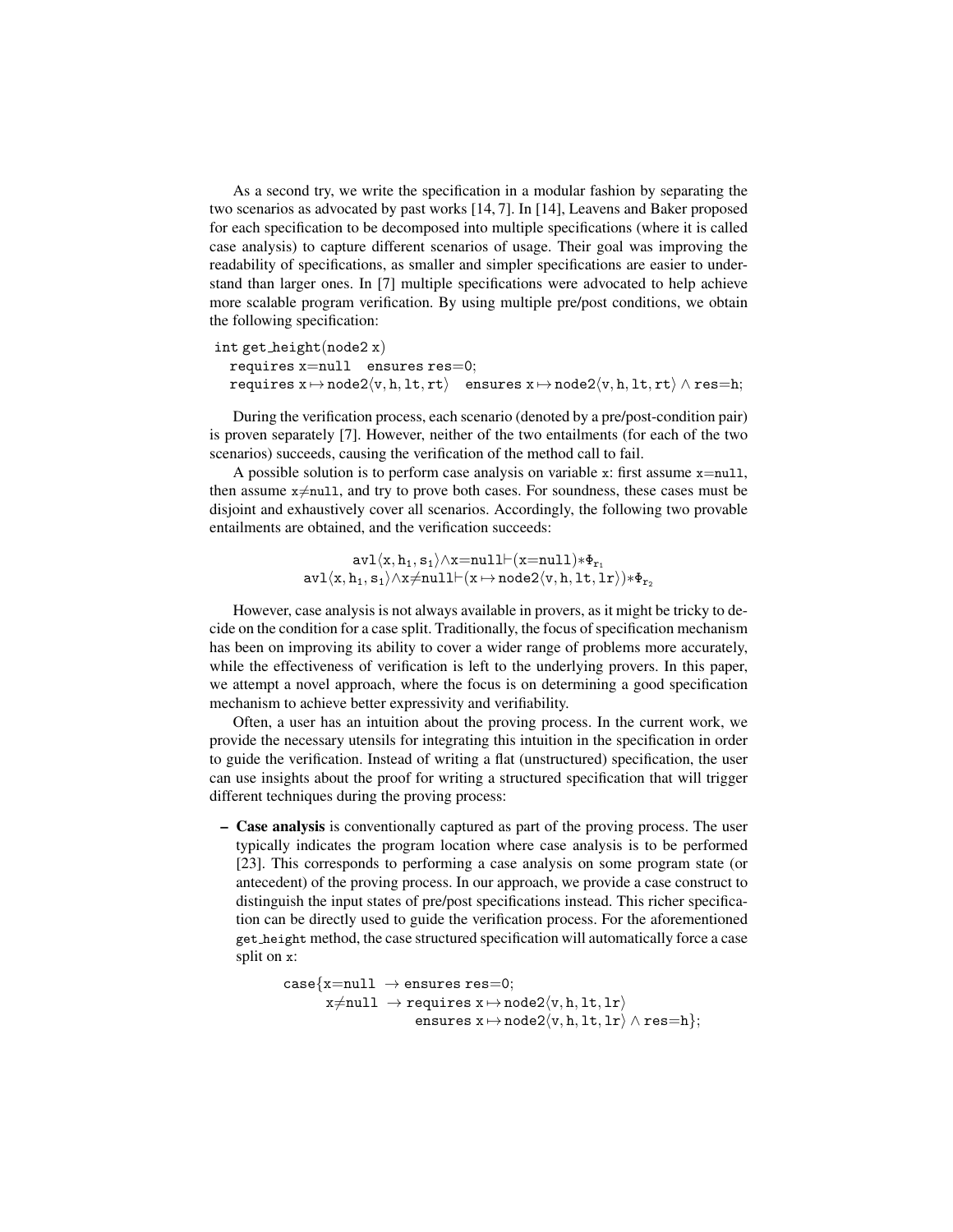- Early vs. late instantiations denote different types of bindings for the logical variables (of consequent) during the entailment proving process. Early instantiation is an instantiation that occurs at the first occurrence of its logical variable, while late instantiation occurs at the last occurrence of its logical variable. While late instantiation can be more accurate for variables that are constructed from inequality constraints, early instantiation can typically be done with fewer existential quantifiers since instantiation converts these existential logical variables to quantifier-free form at an earlier point. We propose to use early instantiation, by default, and only to resort to late instantiation when explicitly requested by the programmer.
- Staged formulae allows the specification to be made more concise through sharing of common sub-formulae. Apart from better sharing, this also allows verification to be carried out incrementally over multiple (smaller) stages, instead of a single (larger) stage. The need for early/late instantiations, as well as for staged formulae will be motivated in more details later in Sec 2.

In the rest of the paper we shall focus on the apparatus for writing and verifying (or checking) structured specifications. Sec 2 provides examples to motivate the need for two other aspects of structured specifications. Sec 3 formalizes the notion of structured specifications. Sec 4 formalizes the verification rules to generate Hoare triples and entailment proving for structured specifications, while Sec 5 presents our experimental results before some concluding remarks in Sec 6.

#### 2 Motivating Examples

In the current section we present two more examples that motivate our enhancements to the specification mechanism.

#### 2.1 Example 1

Consider a method that receives two AVL trees, t1 and t2, and merges them by recursively inserting all the elements of  $\pm 2$  into  $\pm 1$ . By using the case construct introduced in Sec 1 we may write a case structured specification, which captures information about the resulting tree size when t1 is not null, and about the resulting size and height, whenever  $t1$  is null:

```
case{t1 = null} \rightarrow requires avl(t2, s2, h2)ensures avl\langle res, s2, h2 \rangle;
         t1\neq \text{null} \rightarrow requires avl\langle t2, s2, h2 \rangle * avl\langle t1, s1, \ldots \rangleensures av1(res, s1+s2, \ldots);
```
However, let us note that there is a redundancy in this specification, namely the same predicate  $av1(t2, s2, h2)$  appears on both branches of the case construct. After the need for a case construct which was already discussed in Sec 1, this is the second deficiency we shall address in our specification mechanism, that is due to a lack of sharing in the logic formula which in turn causes repeated proving of identical sub-formulae. To provide for better sharing of the verification process, we propose to use *staged* formulae of the form  $(\Phi_1$  then  $\Phi_2$ ), to allow sub-formula  $\Phi_1$  to be proven prior to  $\Phi_2$ .

Though ( $\Phi_1$  then  $\Phi_2$ ) is semantically equivalent to ( $\Phi_1 * \Phi_2$ ), we stress that the main purpose of adding this new structure is to support more effective verification with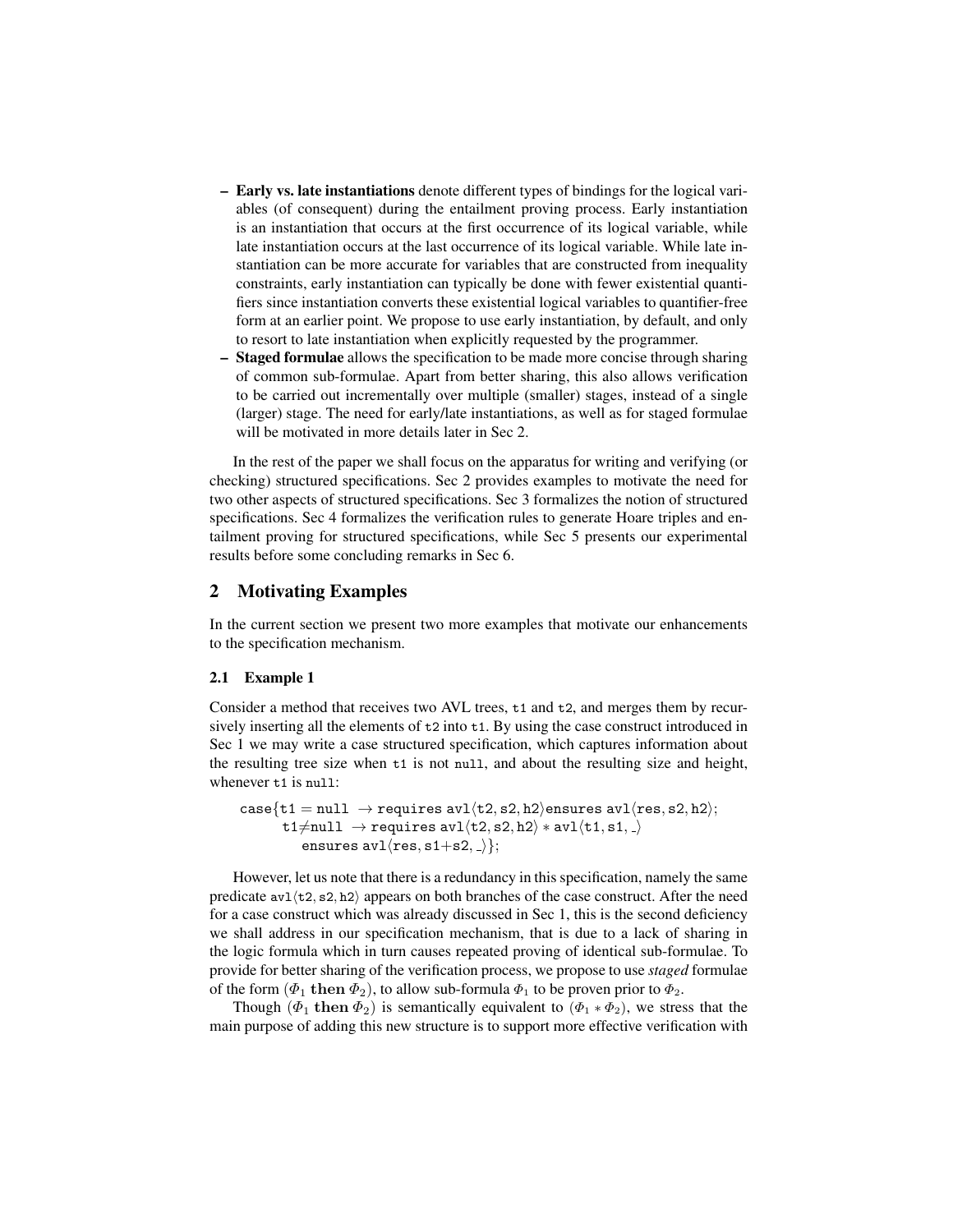the help of specifications with less redundancy. By itself, it is not meant to improve the expressivity of our specification, but rather its effectiveness. Nevertheless, when it is used in combination with the case construct, it could support case analysis of logical variables to ensure successful verification. The same structuring mechanisms can be used by formulae in both predicate definitions and pre/post specifications.

Getting back to the AVL merging example, the redundancy in the specification can be factored out by using a staged formulae, as follows:

```
requires av1(t2, s2, h2) then
\text{case} \{ \text{t1} = \text{null} \rightarrow \text{ensures avl} \langle \text{res}, \text{s2}, \text{h2} \rangle;\texttt{tl} \neq \texttt{nequires avl}(\texttt{tl}, \texttt{sl}, \_) ensures avl\langle \texttt{res}, \texttt{sl} + \texttt{sl}, \_ \rangle\};
```
During the verification process, when reaching a call to the AVL merging method, the current program state must entail the method's precondition. Since the entailment process needs to explore both branches of the specification, the  $av1 \langle t2, s2, h2 \rangle$  node will be proven twice for each method call. By using staged formulae, the second specification will force the common formula to be proved only once. Although the two specifications capture the same information, the second version requires much less proving effort. For this example, there was a 40% reduction in verification time by our system, due solely to the presence of staged formulae.

For the general case, if x denotes the number of heap nodes/predicates that are shared in the consequent formula, and y the number of possible matchings from the antecedent, then the number of redundant matchings that are eliminated is  $(x - 1) * y$ . An analogy can be made between the use of the staged formula and the use of the binary decision diagram (BDD) as an intermediate representation for SAT formulae to support better sharing of identical sub-formulae [4]. Where applicable, we expect staged formulae to improve the effectiveness of verification.

#### 2.2 Example 2

Parameter instantiation is needed primarily for connecting the logical variables between precondition and postcondition of specifications. Traditionally, manual instantiation of ghost variables has played this role. In this paper, we propose two new mechanisms, early and late instantiations, to support automatic instantiations of logical variables. As an example, consider a data node cell and a predicate cellPred defined as follows:

```
data cell \{ int val\}cellPred\langle root, i \rangle \equiv root = null \land i \leq 3 \lor root \mapsto cell \langle \rangle \land i > 3
```
To highlight the difference between early and late instantiations, we shall consider two separate proof obligations. The first one is given below.

$$
\mathtt{p}\!\mapsto\!\mathtt{cell}\langle\_\rangle\!\vdash(\mathtt{cellPred}\langle\mathtt{p},\mathtt{j}\rangle\!\wedge\!\mathtt{j}\!>\!2) *\Phi_\mathtt{r}
$$

At this point, we first need to match a heap predicate cellPred $\langle p, j \rangle$  on the RHS with a data node  $p \mapsto \text{cell}(\cdot)$  on the LHS to obtain an instantiation for the variable j. A fundamental question is whether the variable instantiation could occur for just the predicate cellPred $\langle p, j \rangle$  (we refer to this as *early instantiation*), or it has to be for the entire formula cellPred(p, j) ∧ j>2 (known as *late instantiation*). By default, our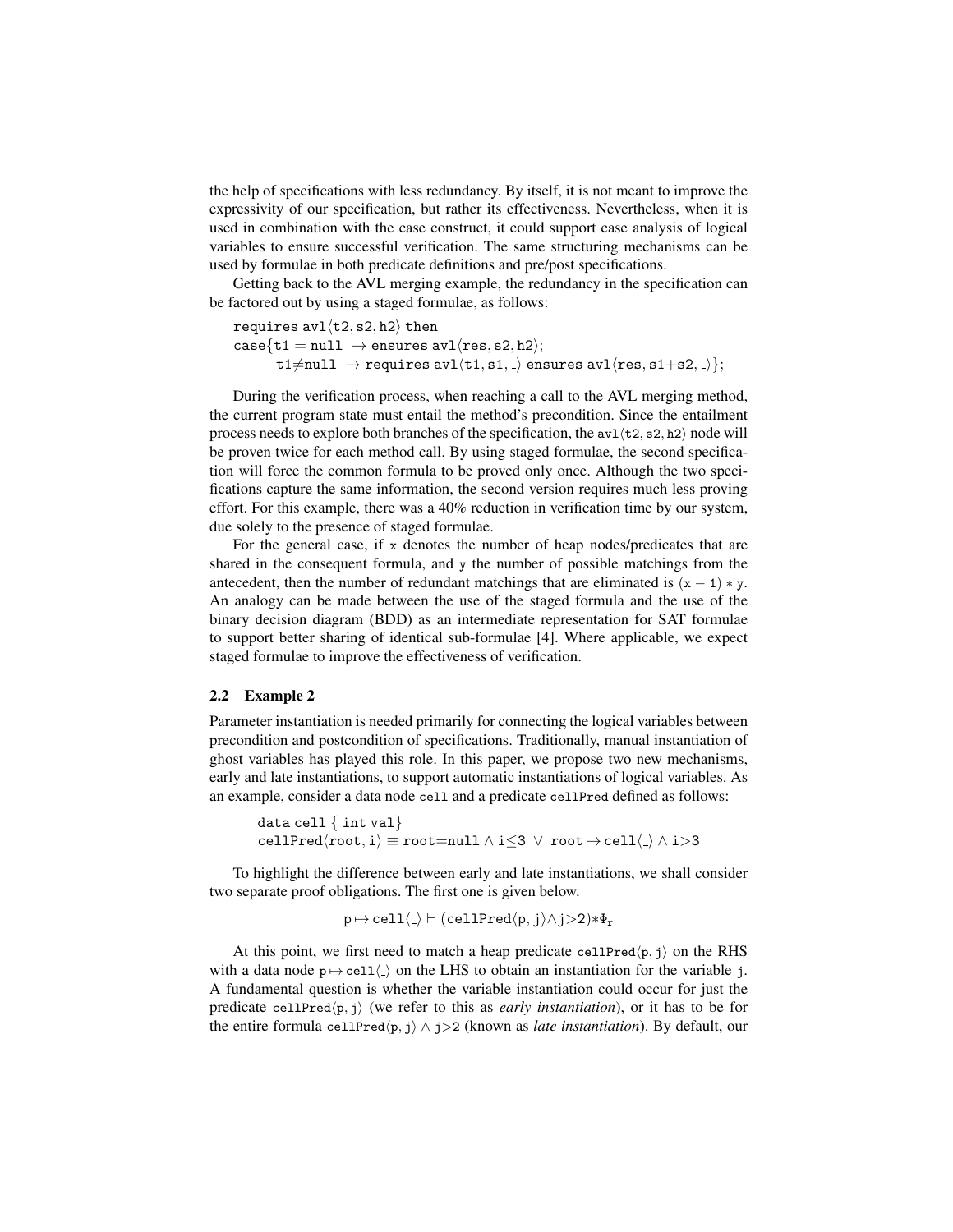system uses early (or implicit) instantiation for variables that are not explicitly declared. In this scenario, early instantiation  $j > 3$  is obtained when folding with the predicate cellPred $\langle p, j \rangle$ . This instantiation is transferred to the LHS. Consequently, we obtain a successful proof below.

 $j>3$   $\vdash$  ( $j>2$ )∗ $\Phi_r$ 

Now, let us consider a second proof obligation that will require late instantiation: p=null  $\vdash$  (cellPred $\langle p, j \rangle \land j > 2$ )\* $\Phi_r$ 

Similar to the previous case, we will first use a default early instantiation mechanism. After matching cellPred $\langle p, j \rangle$ , we obtain the instantiation j≤3. However, moving only this binding to the LHS is not enough, causing the proof below to fail.

$$
p{=}\texttt{null} \land j{\leq} 3 \vdash (j{>}2){*}\Phi_r
$$

To support late instantiation for variable  $\mathbf{j}$ , we declare it explicitly using  $[\mathbf{j}]$  below:

p=null  $\vdash$  ([j] cellPred $\langle p, j \rangle \wedge j$ >2)\* $\Phi_r$ 

This time variable j is kept on the RHS until the end of the entailment. As its proof below succeeds, the instantiation for j will be captured in the residue as  $\Phi_r = j \leq 3 \land j > 2$ .

$$
\texttt{p=null}\vdash (\exists \texttt{j}.\texttt{j}\leq 3 \wedge \texttt{j} > 2)*\Phi_{\texttt{r}}
$$

Though late instantiation is more general, it may require existential quantifications over a larger formula. Hence, by default, we prefer to use early instantiation where possible, and leave it to the user to manually declare where late instantiation is mandated.

## 3 Structured Specifications

| $Pre/Post.$ $\mathsf{Z} ::= \exists v_1^* \cdot \mathsf{Y}_1 \dots \exists v_n^* \cdot \mathsf{Y}_n$                                                    | multiple specs     |
|---------------------------------------------------------------------------------------------------------------------------------------------------------|--------------------|
| Y ::= case $\{\pi_1 \Rightarrow Z_1; \ldots; \pi_n \Rightarrow Z_n\}$                                                                                   | case construct     |
| requires $[w^*]$ $\Phi$ [then] Z                                                                                                                        | staged spec        |
| ensures Q                                                                                                                                               | post               |
| Formula $Q ::= \bigvee \exists v^* \cdot R$                                                                                                             | multiple disjuncts |
| $R ::= \text{case}\{\pi_1 \Rightarrow Q_1; \ldots; \pi_n \Rightarrow Q_n\}$                                                                             | case construct     |
| $\left  \begin{array}{c} \left[ w^* \right] \Phi \end{array} \right $ then Q                                                                            | staged formula     |
| $\Phi ::= \bigvee \exists v^* \cdot (\kappa \wedge \pi)$                                                                                                |                    |
| Heap formula $\kappa ::= \textbf{emp}   v \mapsto c \langle v^* \rangle   p \langle v^* \rangle   \kappa_1 * \kappa_2$<br>Pure formula $\pi ::= \ldots$ |                    |

Fig. 1. Syntax for Structured Specifications

We shall now focus on the structured specifications mechanism. Fig 1 provides a syntactic description where Z denotes structured (pre/post) specifications, while Q denotes structured formulae that may be used for pre/post specifications, as well as for predicate definitions. Apart from multiple specifications, our new syntax includes case constructs and staged formulae.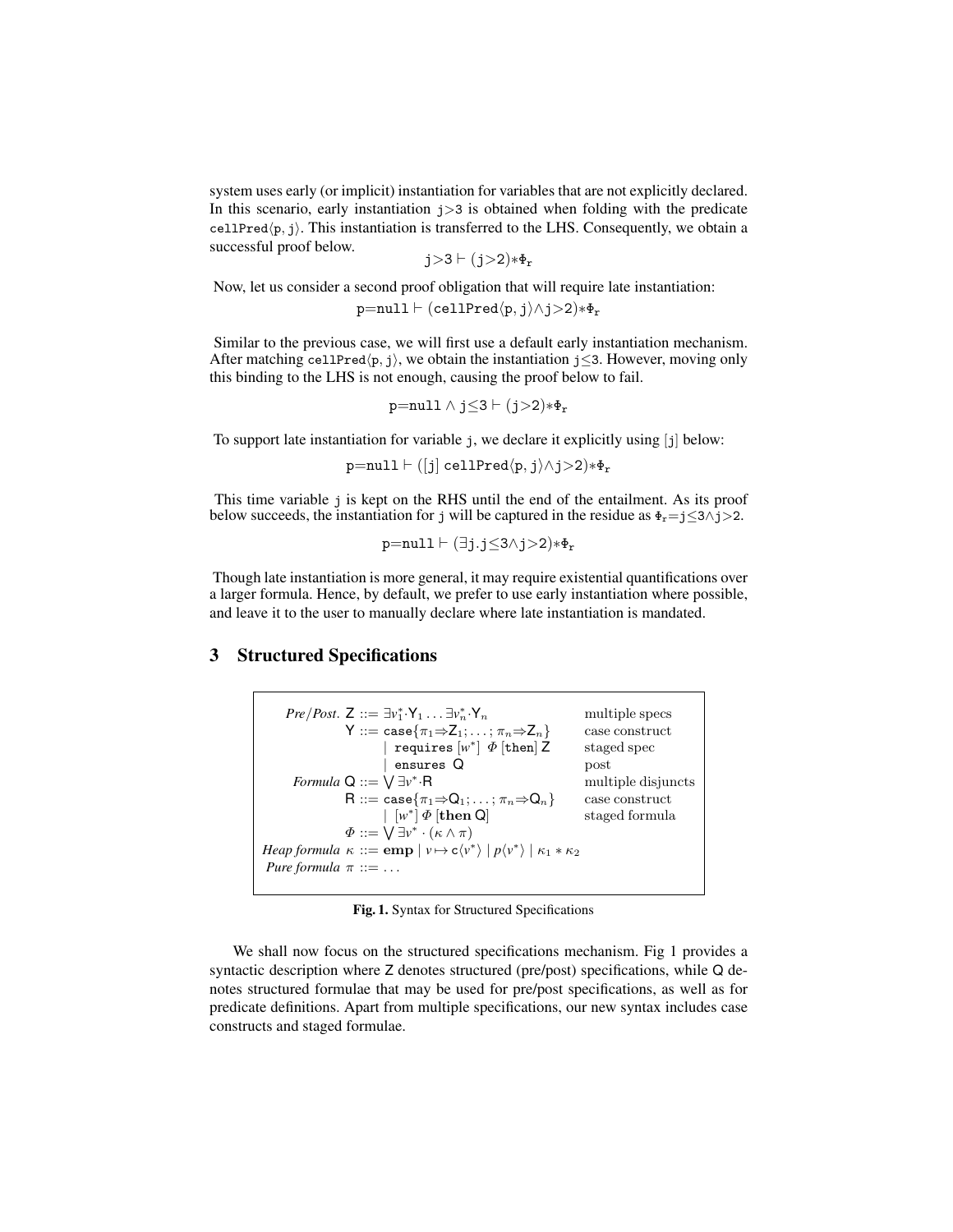For structured specification, the requires keyword introduces a part of precondition through a staged specification. The postcondition is captured after each ensures keyword, which must appear as a terminating branch for the tree-like specification format. We support late instantiation via variables  $w^*$ , from requires  $[w^*]$   $\Phi$  Z and [w<sup>\*</sup>]  $\Phi$  [then Q] at the end of proving *Φ*. To minimise user annotations, our system automatically determines the other unbound variables (different from those to be late instantiated) as either existential or to be early instantiated.

Our construct to support case analysis is case $\{\pi_1 \Rightarrow Z_1; \ldots; \pi_n \Rightarrow Z_n\}$  for specification, and case $\{\pi_1 \Rightarrow \mathbf{Q}_1; \ldots; \pi_n \Rightarrow \mathbf{Q}_n\}$  for formula. We impose the following three conditions on  $\pi_1, \ldots, \pi_n$ :

- (i) are *restricted* to only pure constraints, without any heap formula.
- (ii) are *exclusive*, meaning that  $\forall i, j \cdot i \neq j \rightarrow \pi_i \land \pi_j = \texttt{false}$ .
- (iii) are *exhaustive*, meaning that  $\pi_1 \vee \ldots \vee \pi_n$ =true.

Condition (i) is imposed since pure formula can be freely duplicated. Condition (ii) is imposed to avoid conjunction over the heap-based formula. If absent, each heap state may have to satisfy multiple case branches. Condition (iii) is needed for soundness of case analysis which requires all scenarios to be considered. To illustrate, consider:

$$
[(\mathtt{w}:\mathtt{t})^*] \, \mathtt{\Phi} \, \mathtt{case} \{ \mathtt{x} {=} \mathtt{null} { \Rightarrow} Q_1; \, \mathtt{x} { \neq } \mathtt{null} { \Rightarrow} Q_2 \}
$$

The first condition holds as the two guards,  $x=null$  and  $x\neq null$ , are pure. Furthermore, our system checks successfully that the guards are exclusive

 $((x=null\land x\neq null)=false)$  and exhaustive  $((x=null\lor x\neq null)=true)$ .

#### 3.1 Semantic Model for Structured Formulae

The semantics of our structured formula is similar to those given for separation logic [21], with extensions for the new structured formulae.

To define the model we assume sets *Loc* of locations (positive integer values), *Val* of primitive values, with  $0 \in Val$  denoting null, *Var* of variables (program and logical variables), and *ObjVal* of object values stored in the heap, with  $c[f_1 \mapsto \nu_1, ..., f_n \mapsto \nu_n]$ denoting an object value of data type c where  $\nu_1, \ldots, \nu_n$  are current values of the corresponding fields  $f_1, ..., f_n$ . Let  $s, h \models \mathsf{Q}$  in Fig 2 denote the model relation, i.e. the stack s and heap h satisfy the constraint  $Q$ , with  $h$ , s from the following concrete domains:

$$
h \in \text{Heaps} =_{df} \text{Loc} \rightarrow_{fin} \text{ObjVal}
$$
  

$$
s \in \text{Stacks} =_{df} \text{Var} \rightarrow \text{Val} \cup \text{Loc}
$$

Note that each heap h is a finite partial mapping while each stack s is a total mapping, as in the classical separation logic [21, 9]. Function *dom*(f) returns the domain of function f. The model relation for separation heap formulas is defined below. The model relation for pure formula  $s \models \pi$  denotes that the formula  $\pi$  evaluates to true in s. Note that  $h_1 \perp h_2$  indicates  $h_1$  and  $h_2$  are domain-disjoint,  $h_1 \cdot h_2$  denotes the union of disjoint heaps  $h_1$  and  $h_2$ . For the case of a data node,  $v \mapsto c\langle v^* \rangle$ , h has to be a singleton heap. On the other hand, a shape predicate defined by  $p\langle v_{1..n}\rangle$   $\equiv$ Q may be inductively defined.

With the semantics of the structured formulae in place, we can provide a translation from a structured formula to its equivalent unstructured formula. This translation is formalised with  $Q \sim_T \Phi$ , as shown below: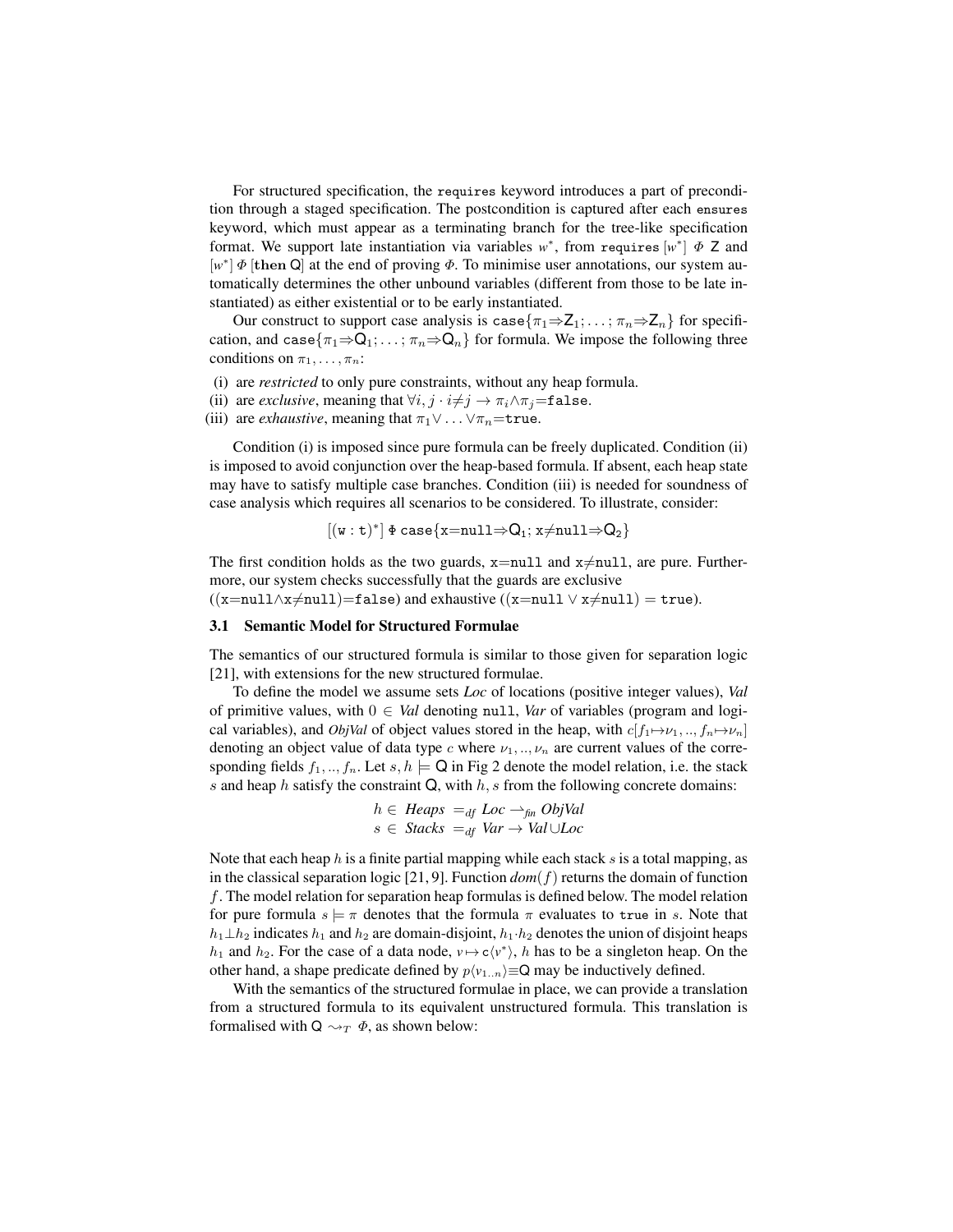$s, h \models \mathsf{Q}$  iff  $\mathsf{Q} = \bigvee_{i=1}^{n} \exists v^* \cdot \mathsf{R}_i$  and  $s, h \models \bigvee_{i=1}^{n} \exists v^* \cdot \mathsf{R}_i$  $s, h \models \bigvee_{i=1}^{n} \exists v_{i1..im} \cdot \mathsf{R}_{i}$  iff  $\exists k \in \{1, ..., n\} \cdot \exists \alpha_{k1..km} \cdot$  $s[v_{k1} \mapsto \alpha_{k1},..,v_{km} \mapsto \alpha_{km}], h \models \mathsf{R}_k$  $s, h \models [w_{i=1}^n]$  $\Phi$  then  $Q$  iff  $\exists h_1, h_2 \cdot h_1 \bot h_2$  and  $h = h_1 \cdot h_2$ and  $\exists \alpha_{1..n} s[w_1 \mapsto \alpha_1, ..., w_n \mapsto \alpha_n], h_1 \models \Phi$  and  $s, h_2 \models \mathsf{Q}$  $s, h \models \texttt{case}\{(\pi_i \Rightarrow \mathsf{Q}_i)_{i=1}^n\}$  iff  $\forall k \in \{1, ..., n\} \cdot (s, h \models \pi_k \rightarrow s, h \models \mathsf{Q}_k)$  $s, h \models \Phi_1 \lor \Phi_2$  iff  $s, h \models \Phi_1$  or  $s, h \models \Phi_2$  $s, h \models \exists v_{1..n} \cdot \kappa \wedge \pi$  iff  $\exists \alpha_{1..n} \cdot s[v_1 \mapsto \alpha_1, ..., v_n \mapsto \alpha_n], h \models \kappa$ and  $s[v_1 \mapsto \alpha_1, ..., v_n \mapsto \alpha_n] \models \pi$  $s, h \models \kappa_1 * \kappa_2$  iff  $\exists h_1, h_2 \cdot h_1 \bot h_2$  and  $h = h_1 \cdot h_2$ and  $s, h_1 \models \kappa_1$  and  $s, h_2 \models \kappa_2$  $s, h \models \text{emp}$  iff  $dom(h) = \emptyset$  $s, h \models p \mapsto c \langle v^* \rangle$ iff *exists a data type decl.* data c  $\{t_1, t_1, \ldots, t_n, t_n\}$ and  $h=[s(p)\mapsto r]$  and  $r=c[f_1\mapsto s(v_1),..., f_n\mapsto s(v_n)]$  $s, h \models p\langle v_{1..n}\rangle$  iff *exists a pred. def.*  $p\langle v_{1..n}\rangle \equiv \mathsf{Q}$  and  $s, h \models \mathsf{Q}$ 



$$
\begin{array}{cc}\n\forall i \cdot \mathbf{Q}_i \leadsto_T \Phi_i & \mathbf{Q} \leadsto_T \Phi \\
\hline\n\text{case}\{\pi_i \Rightarrow \mathbf{Q}_i\}^* \leadsto_T \bigvee (\Phi_i \wedge \pi_i) & [w^*] \ \Phi_1 \ \text{then}\ \mathbf{Q} \leadsto_T \Phi_1 \ast \Phi \\
\hline\n\quad \forall i \cdot \mathbf{R}_i \leadsto_T \Phi_i & \text{[}w^*] \ \Phi \leadsto_T \Phi\n\end{array}
$$

We make use of the semantics for structured formulae Q and for unstructured formula Φ to prove the correctness of the given translation rules.

**Theorem 3.1 (Correctness of Translation)** *Given*  $Q$  *and*  $\Phi$  *such that*  $Q \rightsquigarrow_T \Phi$ *: for all* s,  $h$ ,  $s$ ,  $h \models Q$  *if and only if*  $s$ ,  $h \models \Phi$ .

Proof: By structural induction on Q.

#### 4 Modular Verification

The main goal of structured specification is to support a modular verification process that could be carried out efficiently and precisely. In this section, we propose a set of rules to help generate Hoare-style triples for code verification, together with entailment checking to support proof obligations over the structured formulae domain.

#### 4.1 Building Verification Rules

Program verification is typically formalised using Hoare triples of the form

{*pre*}e{*post*}, where *pre* and *post* are the initial and final states of the program code (e) in some logic. Our verification system uses separation logic, where a Hoare-style specification  $\{pre\} \in \{post\}$  is valid, denoted as  $\models \{pre\} \in \{post\}$ , if and only if, for all states  $(s, h)$  that  $s, h \models pre$ , if the execution of e starting from  $(s, h)$  does not lead to memory errors and terminates in a state  $(s_1, h_1)$ , then  $s_1, h_1 \models post$ .

To better support structured specifications and case analysis, we propose a new triple of the form {|Φ|} e {|Z|}, with *pre* being an unstructured formula and Z being the structured specification. We use structured specifications in the poststate because our case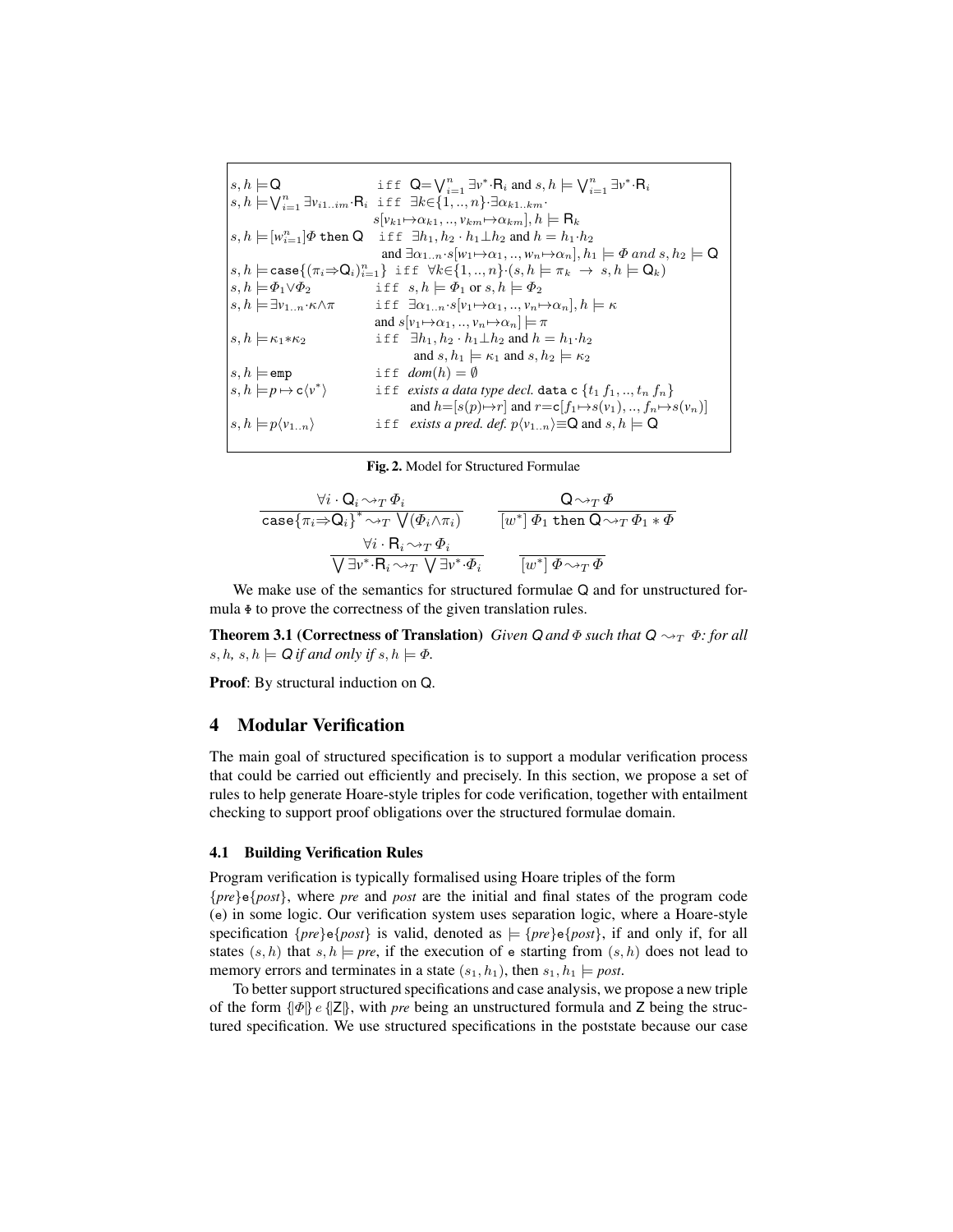analysis is guided from the post-states. In contrast, unstructured formulae are used in the prestate since the structured form is unnecessary here. The semantic meaning of this new triple is defined as follows:

Definition 4.1 *The validity of* {|Φ|} e {|*Z*|} *is defined inductively over the structure of Z. That is:*

- if 
$$
Z \equiv
$$
 ensures  $Q : \models {\{\varPhi\}\in{\{Z\}}}\iff {\{\varPhi\}\in{\{Q\}}};$   
\n- if  $Z \equiv$  requires  $\Phi_1$  [then]  $Z_1 : \models {\{\varPhi\}\in{\{Z\}}}\iff {\{\varPhi\}\in{\{\varPhi\}}};$   
\n- if  $Z \equiv$  case $\{\pi_1 \Rightarrow Z_1; \ldots; \pi_n \Rightarrow Z_n\} : {\{\varPhi\}\in{\{\{Z\}}}\iff {\{\varPhi\}\in{\{Z\}}};$   
\n $\iff \forall i \in \{1, ..., n\} : {\{\varPhi\}\in{\{Z_i\}}};$   
\n- if  $Z \equiv (\exists v_1^* \cdot Y_1 \ldots \exists v_n^* \cdot Y_n) : {\{\varPhi\}\in{\{\{Z\}}}\iff$   
\n $\iff \forall i \in \{1, ..., n\} : {\{\varPhi\}\in{\{\exists v_i^* \cdot Y_i\}}\} \square$ 



Fig. 3. Building Verification Rules for Structured Specifications

Our main verification rules are given in Fig. 3. Note that  $G$  records a list of variables (including res as result of the code) visible to the code verifier. Our specification formulae use both primed and unprimed notations, where primed notations represent the latest values of program variables, and unprimed notations denote either logical variables or initial values of program variables.

The verification of method declarations is described by the [FV−METH] rule. It verifies the method body code against the specification Z, as indicated by the rule. The function *prime*( $\{v_1, ..., v_m\}$ ) returns the primed version  $\{v'_1, ..., v'_m\}$ . The third line of the premise deals with the verification task  $G \vdash \{ \bigwedge (v' = v)^* \land \bigwedge (u' = u)^* \}$  code  $\{Z\}$ , where the precondition indicates that the latest values of program variables are the same as their initial values. The other rules are syntax-directed and rely on the structure of the specification Z.

The rule [FV−MULTI−SPECS] deals with the case where the post-state is a multispecification. It verifies the code against each of the specifications. Note that the substitution  $\rho$  replaces variables  $v^*$  with fresh variables  $nv^*$ . The rule [FV–REQUIRES] deals with the case where the post-state starts with a requires clause. In this case, the formula in the requires clause is added to the pre-state (by separation conjunction) before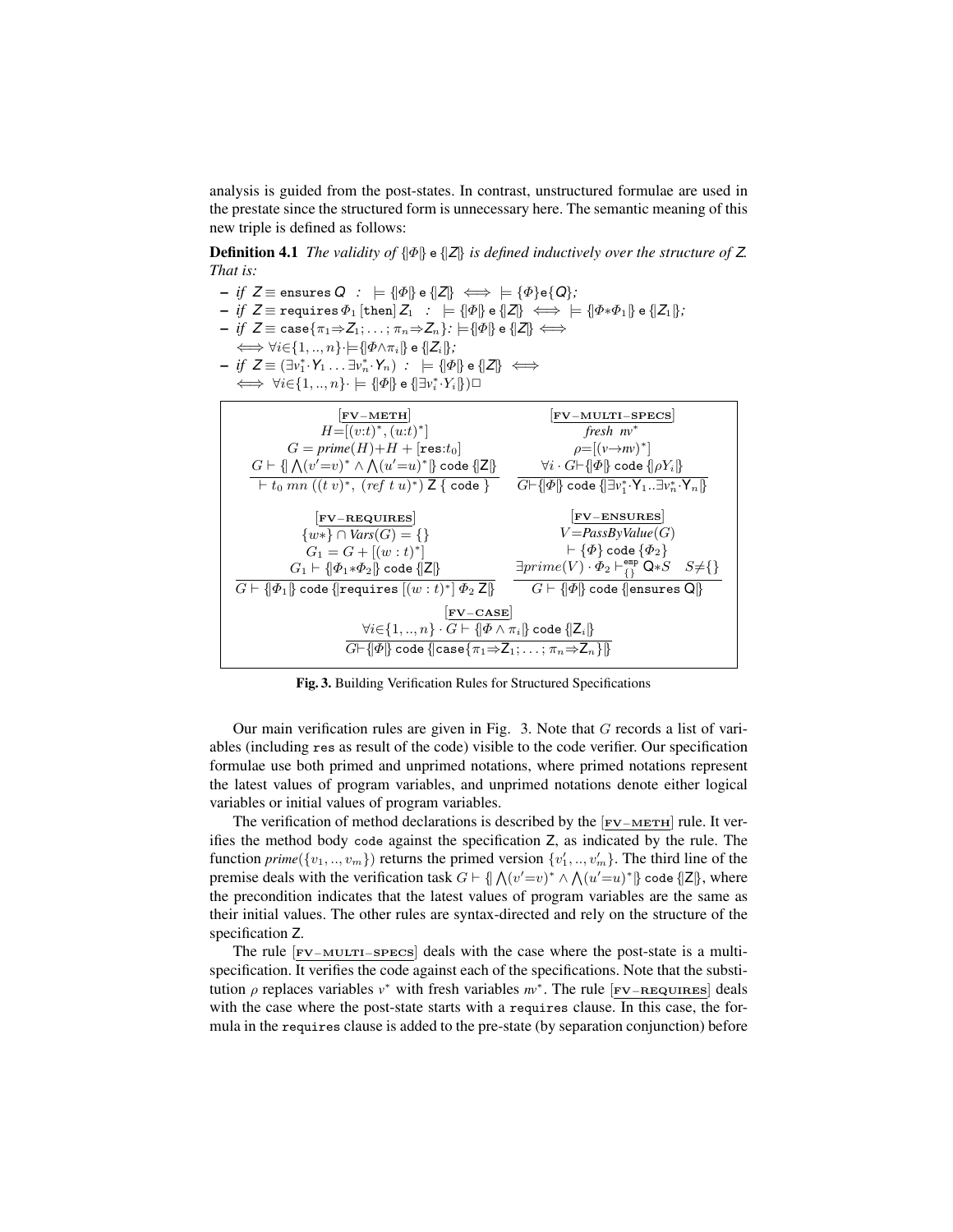verifying the code against the remaining part of the specification in the post-state. The variables for late instantiation  $(w^*)$  are also attached to the end of the list G. The rule [FV−ENSURES] deals with the case where the post-state starts with an ensures clause. It invokes our forward verification rules to derive the strongest postcondition  $\Phi_2$  for the normal Hoare triple  $\{\Phi\}$ code $\{\Phi_2\}$  and invokes the entailment prover (described in the next section) to check that the derived post-state  $\Phi_2$  subsumes the given post-condition Q (The test  $S \neq \{\}$  signifies the success of this entailment proof). Note that V denotes the set of pass-by-value parameters that are not modified by the procedure. Hence, their values (denoted by primed variables) are ignored in the postcondition, even if the program code may have updated these parameters. The last rule [FV−CASE] deals with the case where the post-state is a case specification. It verifies in each case the specification  $Z_i$  is met when the guard  $\pi_i$  is assumed in the pre-state.

To illustrate the generation of the verification tasks, consider the AVL merging given in Section 2.1. By applying the rules from Figure 3, two Hoare triples are produced.

 $\vdash$  {avl $\langle$ t2, s2, h2}  $\land$  t1=null} code {avl $\langle$ res, s2, h2}}  $\dashv \{\text{avl/t1}, \text{sl}, \ldots\}$ \*avl $\langle \text{t2}, \text{sl}, \text{h2} \rangle \wedge \text{t1} \neq \text{null} \}$  code  $\{\text{avl} \langle \text{res}, \text{sl} + \text{sl}, \ldots \rangle\}$ 

Theorem 4.1 (Soundness of Verification) *Our verification rules are* sound*. That is, given a program* code*, an unstructured formula* Φ*, and a structured specification Z, if our system derives a proof,*  $\vdash \{\phi\}$  code  $\{Z\}$ *, then we have*  $\models \{\phi\}$  code  $\{Z\}$ *.* 

**Proof:** It follows from the soundness of our underlying verification system (i.e. the one without structured specifications) [17], the definition 4.1, and the soundness of the entailment prover enriched with structured formulae (described in the next section).

#### 4.2 Entailment for Structured Formula

Given formulae  $\Phi_1$  and  $\mathsf{Q}_2$ , our entailment prover checks if  $\Phi_1$  entails  $\mathsf{Q}_2$ , that is if in all heaps satisfying  $\Phi_1$ , we can find a subheap satisfying  $Q_2$ .

The main features of our entailment prover are that, besides determining if the entailment relation holds, it also infers the residual heap of the entailment, that is a formula  $\Phi_R$  such that  $\Phi_1 \vdash \mathsf{Q}_2 * \Phi_R$  and derives the predicate parameters. The relation is formalized using a judgment of the form  $\Phi_1 \vdash_V^{\kappa} Q_2 * \Phi_R$ , which is a shorthand for  $\Phi_1$ \* $\kappa \vdash \exists V \cdot (Q_2 \ast \kappa) \ast \Phi_R$ . Note that  $\kappa$  denotes the consumed heap, while V is a set, {v<sup>\*</sup>, E:w<sup>\*</sup>}, containing the existential variables encountered, v<sup>\*</sup>, together with the variables  $w^*$  for late instantiation, .

To support proof search, we have also generalised the entailment checking procedure to return a set of residues  $S_R$ :  $\Phi_1 \vdash_V^k Q_2 * S_R$ . This entailment succeeds when  $S_R$  is non-empty, otherwise it is deemed to have failed. The multiple residual states captured in  $S_R$  signify different search outcomes during proving. Our entailment procedure relies on unfolding and folding of the predicate definitions. Unfolding refers to a single inlining of a predicate in the antecedent, while folding is a recursive entailment with the body of a predicate in the consequent. In the current paper, we enhance the entailment proving procedure to handle structured formulae in the consequent. The main rules are given in Figure 4. Take note that we make use of a method  $mark(V, w^*)$ , which marks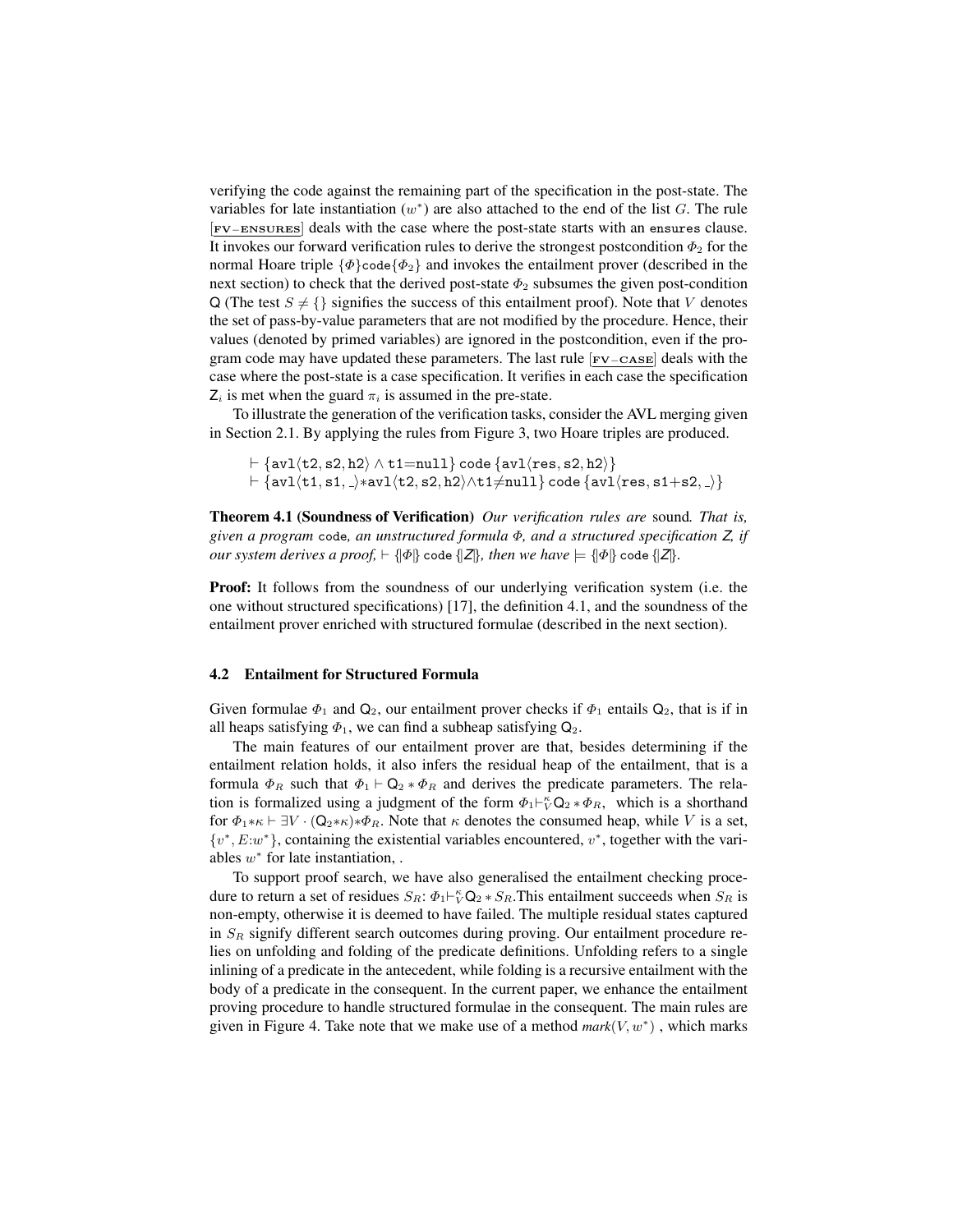the variables to be late instantiated,  $w^*$ , by removing them from the existential variables stored in  $V$  and adding them as  $E : w^*$ :

$$
mark(V, w^*) = (V - \{w^*\}) \cup \{(E : w)^*\}
$$

The rule [ENT−FORMULA] makes use of the aforementioned marking method in order to mark the fact that variables  $w^*$  are to be late instantiated, whereas rule  $[\text{ENT}-\text{EXIST}]$ adds the existentially quantified variables  $v^*$  to the set V.

| $ENT-FORMULA$                                                  | $ ENT-CASE $                                                                                           |
|----------------------------------------------------------------|--------------------------------------------------------------------------------------------------------|
| $\Phi \vdash_{\textit{mark}(V,w^*)}^{\kappa} (\Phi_1) * S$     | $\forall i \cdot \Phi \wedge \pi_i \vdash_V^{\kappa} \mathsf{Q}_i * \mathsf{S}_i$                      |
| $\Phi\vdash_V^\kappa [w^*]\Phi_1*\mathsf{S}$                   | $\Phi \vdash_V^{\kappa} \text{case} \{\pi_i \Rightarrow Q_i\}^* * (\bigvee S_i)$                       |
| ENT-ENSURES                                                    | $ ENT - STAGED - FORMULA $                                                                             |
| $Q \rightsquigarrow_T \phi_1$                                  | $\Phi \vdash_{\text{mark}(V,w^*)}^{\kappa} (\Phi_1) * S \quad S \vdash_{V-\{w^*\}}^{\kappa} (Q) * S_2$ |
| $\Phi \vdash_V^{\kappa} (\text{ensures } Q) * (\Phi * \Phi_1)$ | $\Phi \vdash_V^{\kappa} ([w^*] \Phi_1 \text{ then } Q) * S_2$                                          |
| ENT-RHS-OR                                                     | ENT-EXIST                                                                                              |
| $\forall i \cdot \Phi \vdash^{\kappa}_{V} R_i * S_i$           | $\Phi \vdash^{\kappa}_{V \cup \{v^*\}} \mathsf{R} * \mathsf{S}$                                        |
| $\Phi \vdash_V^{\kappa} \bigvee R_i * (I \, S_i)$              | $\Phi\vdash_V^\kappa \exists v^*\cdot\mathsf{R}*\mathsf{S}$                                            |

Fig. 4. Entailment for Structured Formula

In the rule for staged formula, [ENT−STAGED−FORMULA], the instantiation for the variables  $w^*$  takes place in the first stage,  $\Phi_1$ . As instantiation moves the corresponding bindings to the LHS (or antecedent of entailment), the variables  $w^*$  must be removed from the set of existentially quantified variables when entailing the rest of the formula, Q. At the end of the entailment proving, the variables that were marked as late-instantiated are existentially quantified in the residue state. The generalised entailment with a set of n formulae in the antecedent is an abbreviation of the n entailments, as illustrated below:

$$
\frac{\forall i{\in}\{1,..,n\}\cdot\boldsymbol{\varPhi}_{i}\vdash^{ \kappa}_{V}(\mathbf{Q})\ast\mathbf{S}_{i}}{\{\boldsymbol{\varPhi}_{1},..,\boldsymbol{\varPhi}_{n}\}\vdash^{ \kappa}_{V}(\mathbf{Q})\ast\bigcup_{i=1}^{n}\mathbf{S}_{i}}
$$

The rule [ENT−CASE] adds the pure term  $\pi_i$  to the antecedent. This rule requires a lifted disjunction operation defined as  $S_1 \vee S_2 \equiv \{\Phi_1 \vee \Phi_2 | \Phi_1 \in S_1, \Phi_2 \in S_2\}$  when applied to two sets of states,  $S_1, S_2$ .

While a successful entailment of one disjunct suffices for the entailment of a disjunctive formula, our entailment rule [ENT−RHS−OR] facilitates a proof search by trying to entail each of the RHS disjuncts separately. Therefore, the residue state must contain the union of all residues corresponding to the proof search from a set of entailments,  $\forall i \cdot \Phi \vdash^{\kappa}_{V} R_{i} * S_{i}.$ 

Take note that, at each call site, the forward verification procedure ensures that the method's precondition is satisfied and assumes the method's postcondition. This is achieved by entailing a formula denoting a specification of the Z form. As the corresponding entailment rules are similar to those for the entailment of a structured formula given in Figure 4, we omit them for brevity. The only unusual rule is [ENT−ENSURES]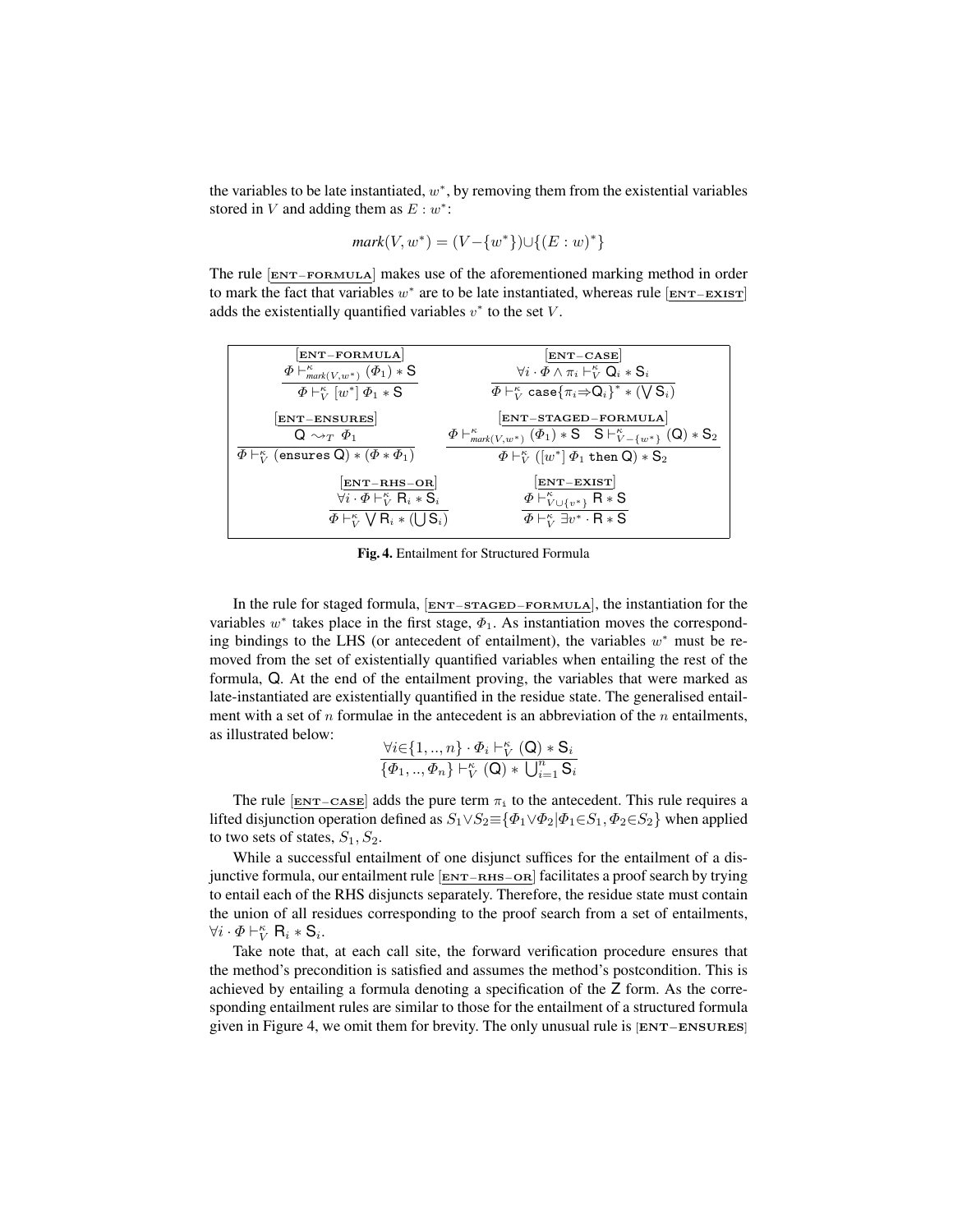that is needed when entailing the actual postcondition ensures Q. In this case, the postcondition is added to the residual state in unstructured form, immediately after the translation Q  $\sim_T \Phi_1$  to unstructured form.

**Theorem 4.2 (Soundness of Entailment)** *Given*  $\Phi$ , *Q such that*  $s, h \models \Phi$ *,* 

*if*  $\Phi \vdash_V^{\kappa} \mathsf{Q}_* \Phi_r$  for some  $\Phi_r$ , then  $s, h \models \mathsf{Q}_*\Phi_r$ . That is, for all program states in which  $\Phi$ *holds if*  $\Phi \vdash_V^{\kappa} \mathsf{Q} * \Phi_r$  *then*  $\mathsf{Q} * \Phi_r$  *holds.* 

Proof: By structural induction on Q.

#### 5 Experiments

We have built a prototype system using Objective Caml. The proof obligations generated by our verification are discharged using some off-the-shelf constraint solvers (like Omega Calculator [20]) or theorem provers (like MONA [13]). The specification mechanism works with any constraint domain, as long as a corresponding prover for the domain is available. The specific domains that our verifier currently supports, includes linear (Omega Calculator, Z3, CVC-lite) and non-linear arithmetic (Redlog), set (MONA, Isabelle bag tactic) and list properties (a Coq tactic). Though the current paper highlighted mostly simpler specifications, our benchmark included the verification of functional correctness properties, such as sortedness and permutation.

We have conducted preliminary experiments by testing our system on a suite of examples summarized in Figure 5. These examples are small but can handle data structures with sophisticated shape and size properties such as sorted lists, balanced trees, etc., in a uniform way. Methods "insert" and "delete" refer to the insertion and deletion of a value into/from the corresponding data structure, respectively. Method "del first" deletes the node at the head in a circular list. Moreover, we verify a suite of sorting algorithms, which receive as input an unsorted singly-linked list and return a sorted list. Verification time for each function includes the time to verify all functions that it calls. We compare the timings obtained with and without case analysis.

Take note that for each of the verified methods, in order to compare the results obtained with and without case analysis, we provided specifications with the same level of modularity through specifications with multiple pre/post. FAIL for the "without case" means it did not verify functional correctness (including memory safety). This is due the absence of case analysis that would have been provided by the missing case spec.

Preliminary results indicate that case analysis improves both the completeness and the performance of our system. From the completeness point of view, case analysis is important for verifying a number of examples that would *fail* otherwise. For instance, the method implementing the selection sort algorithm over a linked list fails when it is written with multiple specification instead of the case construct. The same scenario is encountered for the method inserting/deleting a node of red black tree, and for the method appending two list segments. The case construct thus helps our system to verify more examples successfully. Regarding the performance, the timings obtained when using case analysis are smaller, taking on average 21% less computation time than those obtained without case analysis. The improvements are due to earlier pruning of false contexts with the help of case constructs and optimizations of the case entailment rule.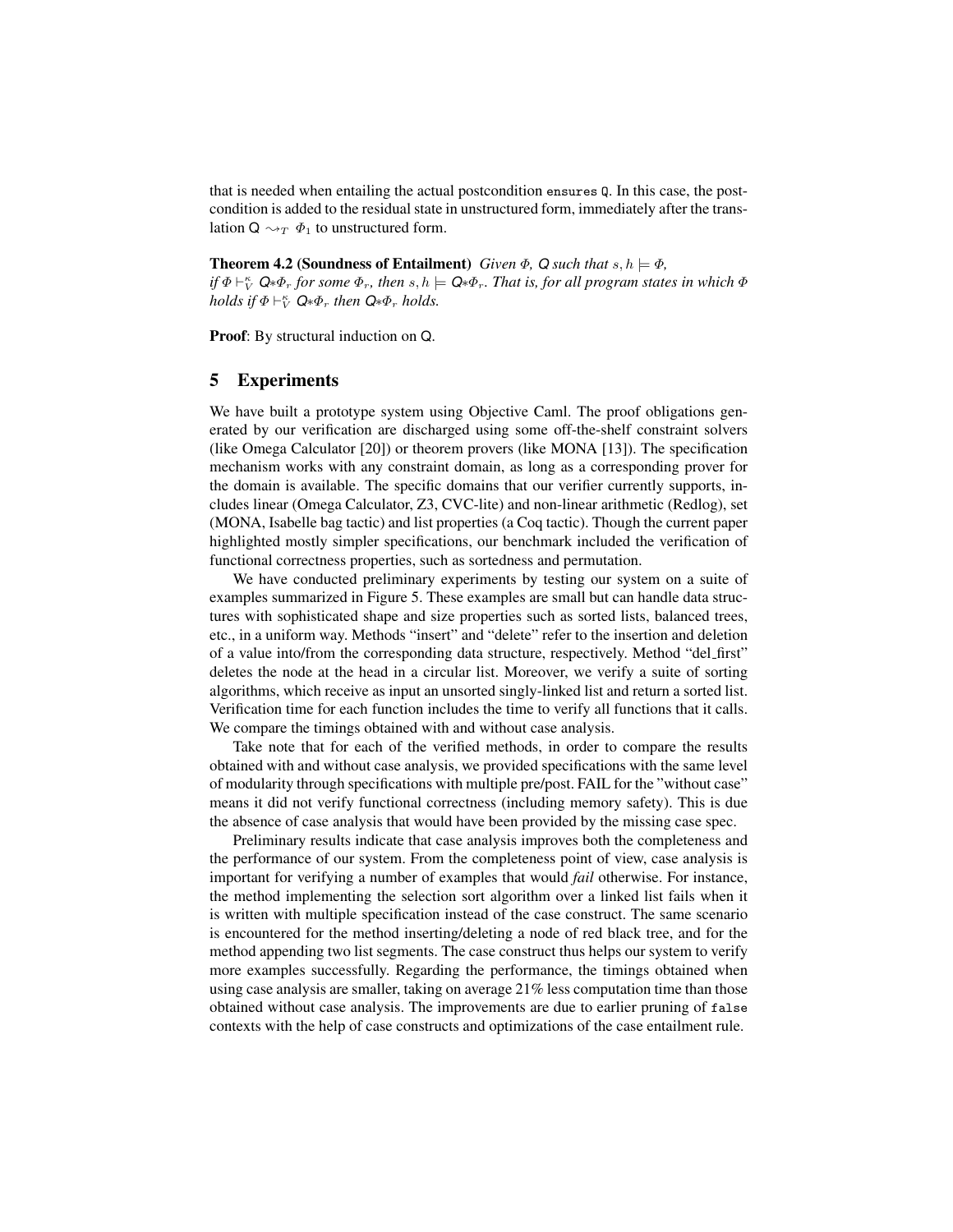| Program                     |            | Timings (in seconds)                                     |              | speed       |
|-----------------------------|------------|----------------------------------------------------------|--------------|-------------|
| Codes                       | <b>LOC</b> | <i>with</i> case                                         | without case | $gain (\%)$ |
| <b>Linked List</b>          |            | verifies length                                          |              |             |
| delete                      | 20         | 0.65                                                     | 0.89         | 26          |
| append                      | 14         | 0.30                                                     | 0.39         | 23          |
| <b>List Segment</b>         |            | verifies length                                          |              |             |
| append                      | 11         | 0.95                                                     | failed       |             |
| <b>Circular Linked List</b> |            | verifies $\overline{\text{length} + \text{circularity}}$ |              |             |
| del_first                   | 15         | 0.35                                                     | 0.41         | 15          |
| insert                      | 10         | 0.28                                                     | 0.35         | 20          |
| <b>Doubly Linked List</b>   |            | verifies length + double links                           |              |             |
| insert                      | 18         | 0.35                                                     | 0.52         | 33          |
| delete                      | 29         | 0.94                                                     | 1.27         | 26          |
| <b>Sorted List</b>          |            | verifies bounds + sortedness                             |              |             |
| insert                      | 17         | 0.71                                                     | 0.96         | 26          |
| delete                      | 21         | 0.60                                                     | 0.68         | 22          |
| insertion_sort              | 45         | 0.92                                                     | 1.35         | 32          |
| selection_sort              | 52         | 1.24                                                     | failed       |             |
| bubble_sort                 | 42         | 1.95                                                     | 2.92         | 43          |
| merge_sort                  | 105        | 2.01                                                     | 2.53         | 31          |
| quick_sort                  | 85         | 1.82                                                     | 2.47         | 26          |
| <b>AVL</b> Tree             |            | verifies size + height + balanced                        |              |             |
| insert                      | 169        | 32.27                                                    | 39.48        | 19          |
| delete                      | 287        | 85.1                                                     | 97.30        | 13          |
| <b>Perfect Tree</b>         |            | verifies height $+$ perfectness                          |              |             |
| insert                      | 89         | 0.73                                                     | 0.99         | 26          |
| <b>Red-Black Tree</b>       |            | verifies size + black-height                             |              |             |
| insert                      | 167        | 5.44                                                     | failed       |             |
| delete                      | 430        | 22.43                                                    | failed       |             |

Fig. 5. Verification Times for Case Construct vs Multiple Pre/Post

We also investigated the performance gain that can be attributed to the use of staged formulae. We observed that the timings improved on average by 20%. Noteworthy examples include the AVL insertion (from 32.27s to 22.93s) and AVL deletion (from 85.1s to 81.6s).

We may conclude from our experiments that structured specifications together with case analysis give better precision to our verification system while also improving its performance, when compared to corresponding unstructured specifications.

## 6 Related Work and Conclusion

Previous works on enhancing pre/post specifications [14, 12] were mainly concerned with improving modularity to allow easier understanding of specifications. With this objective, multiple specifications and redundant representations were advocated as the primary machinery. In the context of shape analysis, Chang and Rival [6] make use of if notation for defining inductive checkers. However, the conditional gets approximated to disjunction during the actual analysis. Verification wise, the three structured specification mechanisms that we have proposed are not available in existing tools, such as JML [5], Spec# [1], Dafny [15], JStar [8] and VeriFast [10]. The closest relationships may be summarized, as follows. JML supports specification cases, in the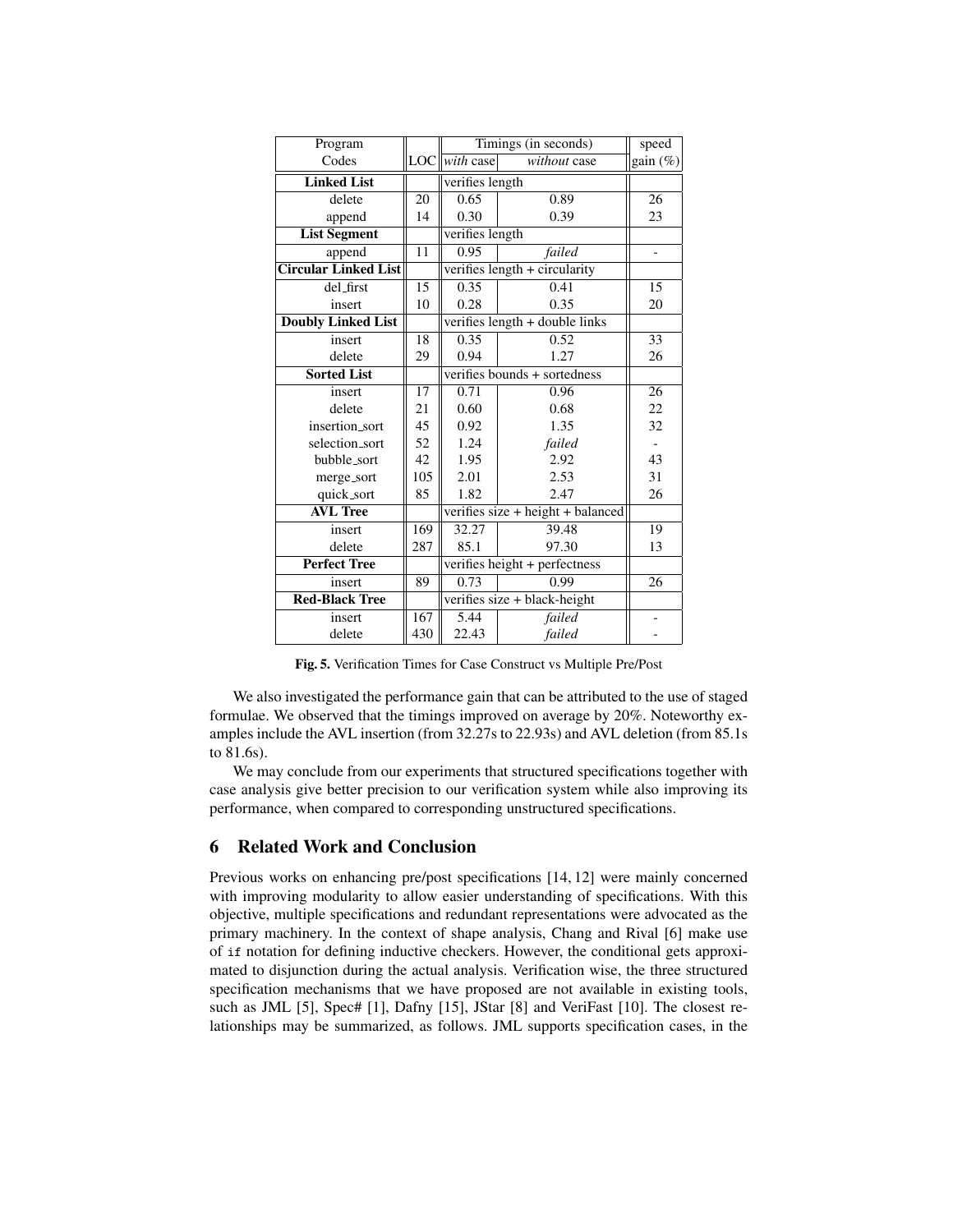form of multiple pre/post conditions, for better modularity and clarity of specifications. Our case constructs also intend to provide better guidance to the verification process. Spec#/Dafny supports ghost variables for manual instantiation (by user) of logical variables. In contrast, our early/late instantiation mechanisms provided two solutions to automatic instantiation of logical variables. Overall, little attempt has been made to add specification structures that can help produce a better verification outcome.

On timings, we did not compare with Spec# and Dafny, since our benchmark on heap-manipulating programs is not properly covered by their specification logic. Regarding JStar, it currently uses logics involving only shapes and equalities, it does not support more expressive properties, like set and numeric properties, needed by our benchmark. Lastly, VeriFast requires more user intervention in the form of explicit unfolding and folding of the abstract predicates through ghost statements.

In a distributed systems setting, Seino et al [22] present a case analysis meant to improve the efficiency of protocol verification, which involves finding appropriate predicates and splitting a case into multiple sub-cases based on the predicates. In order to cover all the possible case splits, they use a special type of matrix. Pientka [19] argues for the need of case analysis in inductive proofs. The potential case splits are selected heuristically, based on the pattern of the theorem. A case split mechanism has been used by Brock et al [3] to guide case analysis during proving. Jhala and McMillan [11] used a temporal case splitting in order to specialize the properties to be proven, so that they depend on only a finite part of the overall state. As opposed to the previous works, our current proposal is to incorporate structured mechanisms within the specification mechanism itself for guiding the case analysis, existential instantiation or staged proving.

Some existing theorem provers use tactics as a way to automate or semi-automate proofs, and our system can take advantage of them through lower-level pure proofs. However, for Hoare-style specification and verification, we have chosen to design a structured specification (rather than another tactic language) for the following reasons:

- It can be provided at a higher-level that users can understand more easily, since it is closer to specification mechanism rather than the (harder) verification process.
- It is more portable, as specification are tied to program codes, while tactic language tend to be prover-specific requiring the invoked prover to understand the relevant commands. Our approach basically breaks down larger (hard) proofs into smaller (simpler) proofs that any prover could more easily and more effectively handle, as confirmed by our experiments.
- Specification can be transformed (or restructured) which allows us to heuristically infer structured specifications from unstructured counterparts. A version of this translation from unstructured formula to structured formula has been implemented in our system. Though this can never be as good as that provided by expert users, it can nevertheless be used to handle most of the straightforward cases for legacy specifications, leaving the harder unverified examples to be handled by users.

The current paper has pioneered a novel approach towards resolving two key problems of verification, namely better modularity and better completeness through a new form of structured specification. Our proposal has been formalized and implemented with a promising set of experimental results.